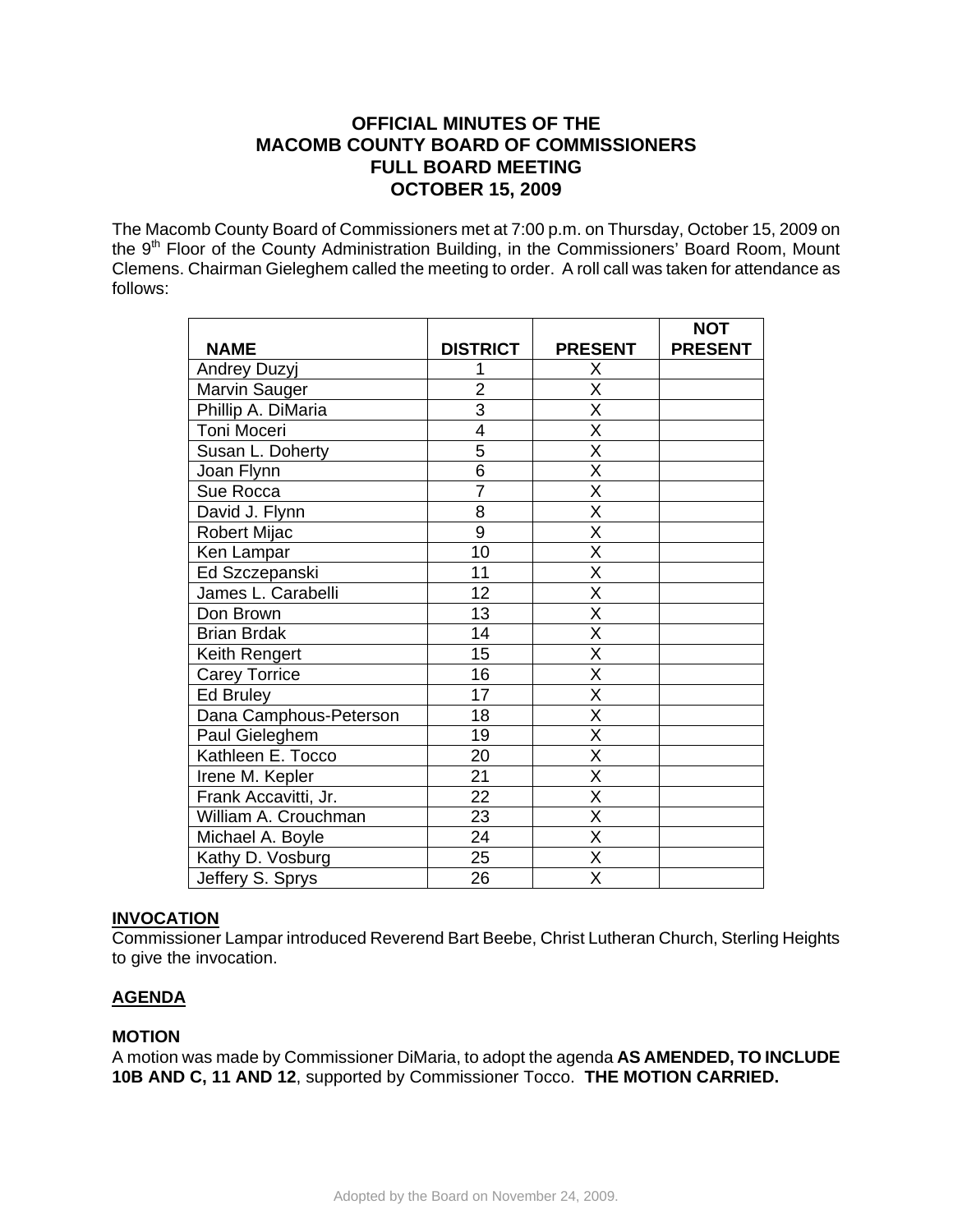#### MACOMB COUNTY BOARD OF COMMISSIONERS FULL BOARD MEETING OFFICIAL MINUTES – October 15, 2009

#### **MINUTES**

#### **MOTION**

A motion was made by Commissioner Duzyj, to approve the minutes dated September 24, 2009 and October 13, 2009 (Special), supported by Commissioner Torrice. **THE MOTION CARRIED**.

#### **PUBLIC PARTICIPATION**

Michael Gainer, Westerville, OH Jason Blair, 19124 Toepfer, Eastpointe James Boglev, Jr., 28109 Hughes, St. Clair Shores

## *COMMITTEE REPORTS*

#### **HEALTH & ENVIRONMENTAL SERVICES COMMITTEE– October 1, 2009**

The clerk read the recommendation from the Health & Environmental Services Committee and a motion was made by Vice-Chair J. Flynn, supported by Commissioner Brdak, to adopt the committee recommendation:

1. Authorize the Board Chairman to declare, when necessary, that a county heightened state of alert exists in Macomb County due to the impending flu pandemic and to further exercise the powers and authorities granted to the Board Chairman, as outlined in county Resolution No. 82 of 2009.

#### **THE MOTION CARRIED.**

## **SENIOR SERVICES COMMITTEE– October 1, 2009**

The clerk read the recommendations from the Senior Services Committee and a motion was made by Chair Rocca, supported by Vice-Chair Moceri, to adopt the committee recommendations:

Commissioner Sprys asked to separate Item #3. There were NO objections.

- 1. Accept AAA 1-B negotiated multi-year contractual terms for the Resource Advocacy Program in the amount of \$69,438 for first year of three year contract (first fiscal year 10/1/2009 – 9/30/2010).
- 2. Accept AAA 1-B negotiated multi-year contractual terms for the Legal Assistance Program in the amount of \$36,835 for first year of three year contract (first fiscal year 10/1/2009 – 9/30/2010).

## **THE MOTION CARRIED.**

#### **SEPARATED MOTION**

3. Authorize to sever the relationship between the County of Macomb and Benefit Control Methods.

#### **THE SEPARATED MOTION CARRIED.**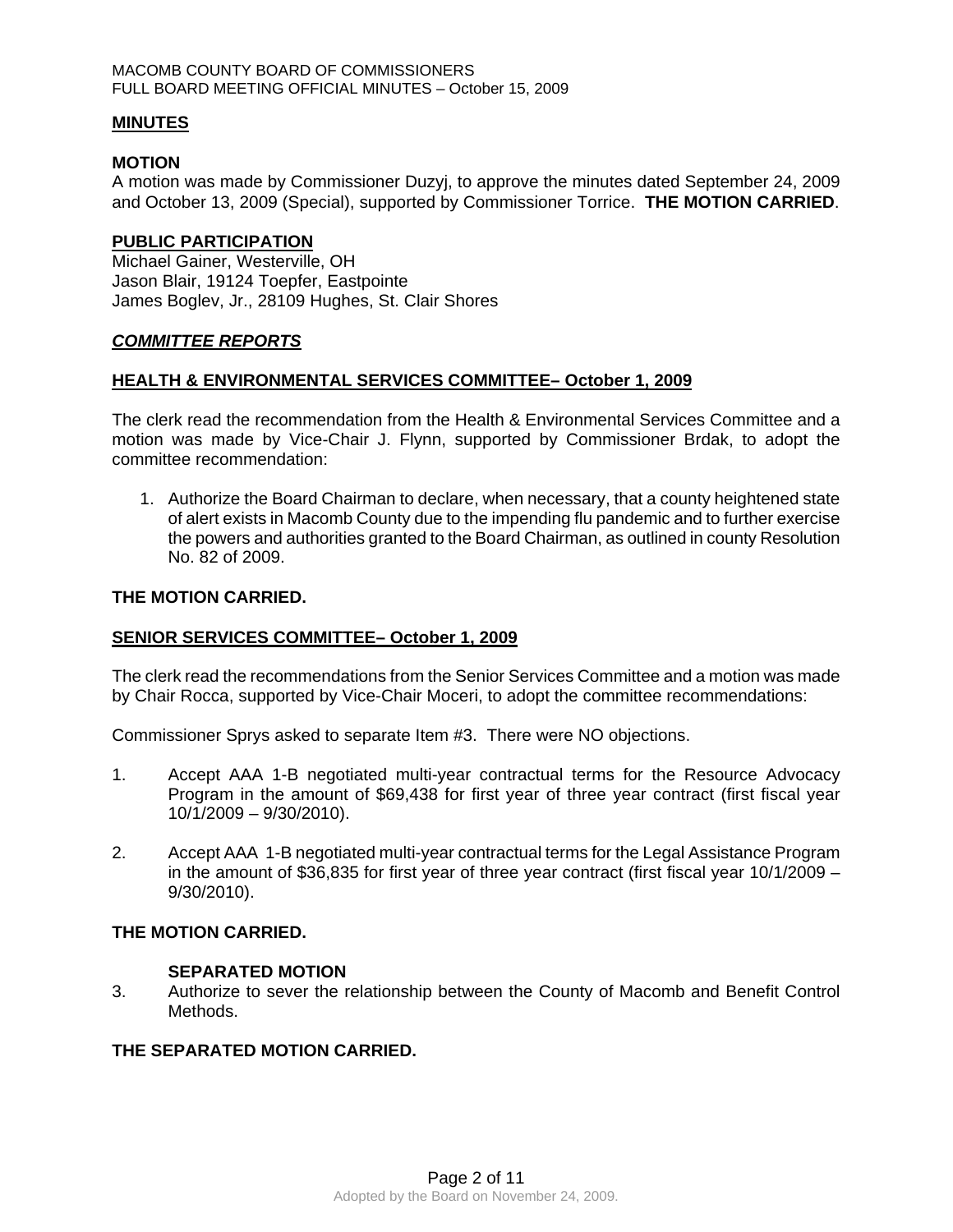## **PUBLIC SERVICES COMMITTEE – October 1, 2009**

The clerk read the recommendation from the Public Services Committee and a motion was made by Chair Torrice, supported by Vice-Chair Tocco, to adopt the committee recommendation:

1. Authorize the Community Services Agency to extend the agreement with Washtenaw County ETCS to provide commodity foods to low income families at no cost to the County.

## **THE MOTION CARRIED.**

## **TECHNOLOGY & COMMUNICATIONS COMMITTEE – October 5, 2009**

The clerk read the recommendations from the Technology & Communications Committee and a motion was made by Chair Accavitti, supported by Vice-Chair Boyle, to adopt the committee recommendations:

Commissioner Vosburg asked to separate all three items. There were NO objections.

## **SEPARATED MOTION**

1. Approve the following miscellaneous department requests:

Two Citrix Desktop Computers, Two LCD Monitors, Two Citrix Laptop Computers, Four Microsoft Office 2007 Licenses, Four Citrix Xen App Platinum – Licenses, and Four Microsoft Terminal Server User Licenses for the Public Health Department WIC Program at a cost not to exceed \$4,923.86; Funding is available in the Public Health – WIC Program Grant Fund,

476 Citrix Xen App Platinum Licenses and 476 MS Terminal Services Licenses at a cost not to exceed \$199,920; Funding is available in the PC Replacement Fund,

44 E-Ticket in-car systems for the Sheriff's Office at a cost not to exceed \$44,207.24; Funding is provided from the Department Of Justice Byrne Jag Grant, and

One Arc Editor Upgrade License for the current Arc GIS License for the Public Works USACE Drain Layer Mapping Project at a cost not to exceed \$2,856; Funding is available in the Public Works Equipment Revolving Fund.

## **THE SEPARATED MOTION CARRIED.**

## **SEPARATED MOTION**

2. Approve the attached agreement to purchase the I-Jury Juror Impaneling System from Travis County, Texas for use by the Macomb County Clerk's Office, with the provision that all modified program code and derivative works be made available to Travis County as per the agreement, at a cost not to exceed \$10 per year; funding is available within the IT budget.

## **THE SEPARATED MOTION CARRIED.**

## **SEPARATED MOTION**

3. Direct the lobbyist to lobby on behalf of supporting legislation to allow counties to delay filling of a vacancy occurring in the office of Circuit Court Judge due to the ineligibility of an incumbent judge to seek re-election, as adopted at the September 24, 2009 Full Board.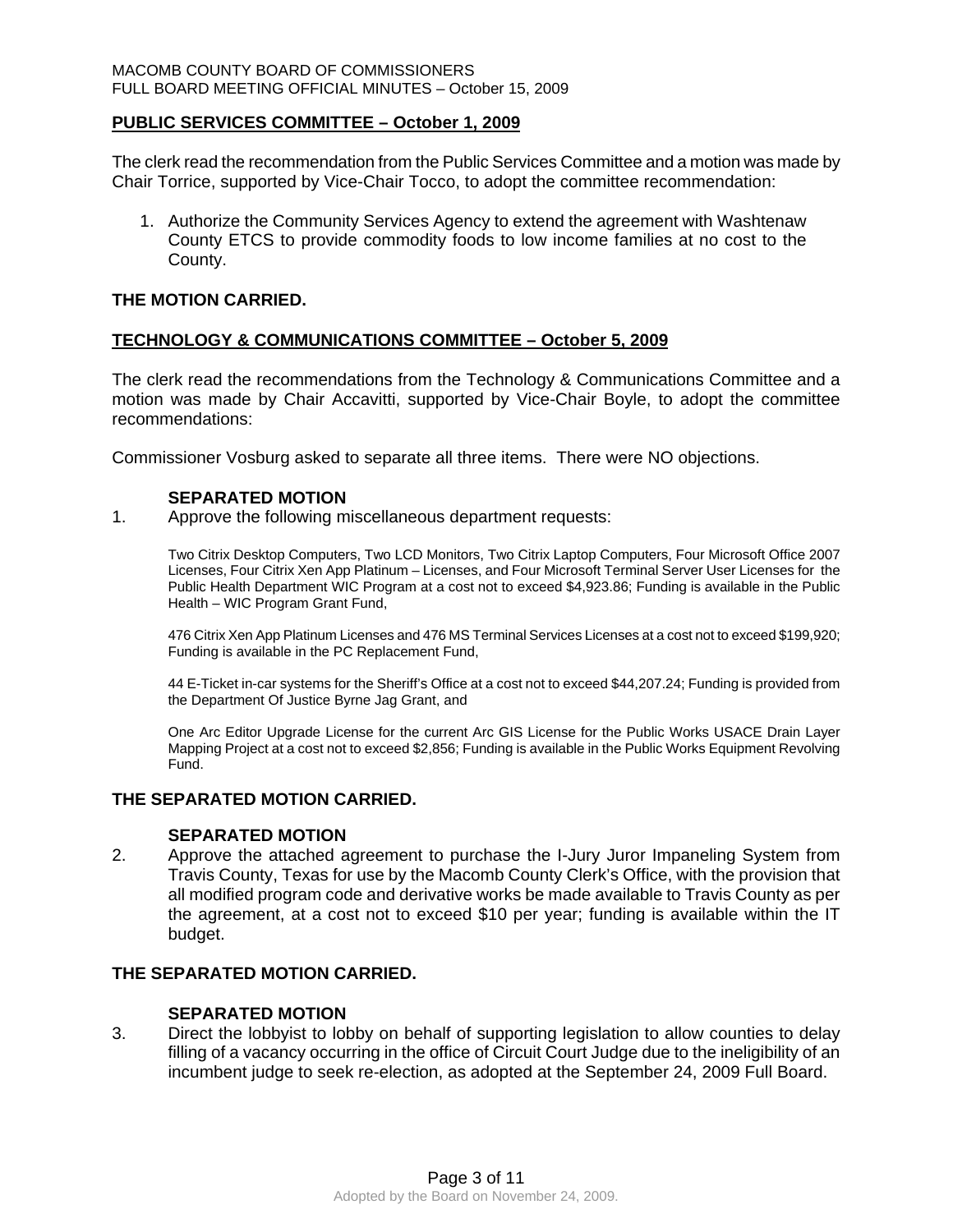**THE SEPARATED MOTION CARRIED.** (Record NO votes for Brown, Carabelli, Rengert and Vosburg)

#### **BUILDING, ROADS AND PUBLIC WORKS COMMITTEE – October 5, 2009**

The clerk read the recommendations from the Building, Roads and Public Works Committee and a motion was made by Chair Duzyj, supported by Vice-Chair Carabelli, to adopt the committee recommendations:

1. Approve the Circuit Court Probation Department to expand into a portion of the vacated office space formerly occupied by the worker's compensation court in the Clemens Center; the Probation Department has requested no floor plan modifications (only request is lock on doors); provision computer network not to exceed \$12,000; funds are available in the Capital Improvements budget.

#### **THE MOTION CARRIED.**

#### **PUBLIC SAFETY AND CORRECTIONS COMMITTEE – October 6, 2009**

The clerk read the recommendations from the Public Safety and Corrections Committee and a motion was made by Chair DiMaria, supported by Vice-Chair Boyle, to adopt the committee recommendations:

- 1. Authorize the Board Chairman to declare, when necessary, that a county heightened state of alert exists in Macomb County due to the impending flu pandemic and to further exercise the powers and authorities granted to the board chairman, as outlined in county resolution no. 82 of 2009.
- 2. Accept and enter into a 2009 Community Orientated Policing Services (COPS) Grant Agreement for \$500,000 for renovations and technology and equipment enhancements for the county's emergency operations center. There is no local match required.

## **THE MOTION CARRIED.**

## **COURTS AND LEGAL AFFAIRS COMMITTEE – October 6, 2009**

The clerk read the recommendation from the Courts and Legal Affairs Committee and a motion was made by Chair Crouchman, supported by Vice-Chair Sprys, to adopt the committee recommendation:

1. Authorize to enter into an agreement with Paypal/Payflow to allow electronic payments through the Courtview Case Management System.

#### **THE MOTION CARRIED.**

## **EDUCATION AND TRAINING COMMITTEE – October 7, 2009**

The clerk read the recommendations from the Education and Training Committee and a motion was made by Chair D. Flynn, supported by Vice-Chair Moceri, to adopt the committee recommendations:

1. Authorize MSU Extension on behalf of the Macomb County Board of Commissioners to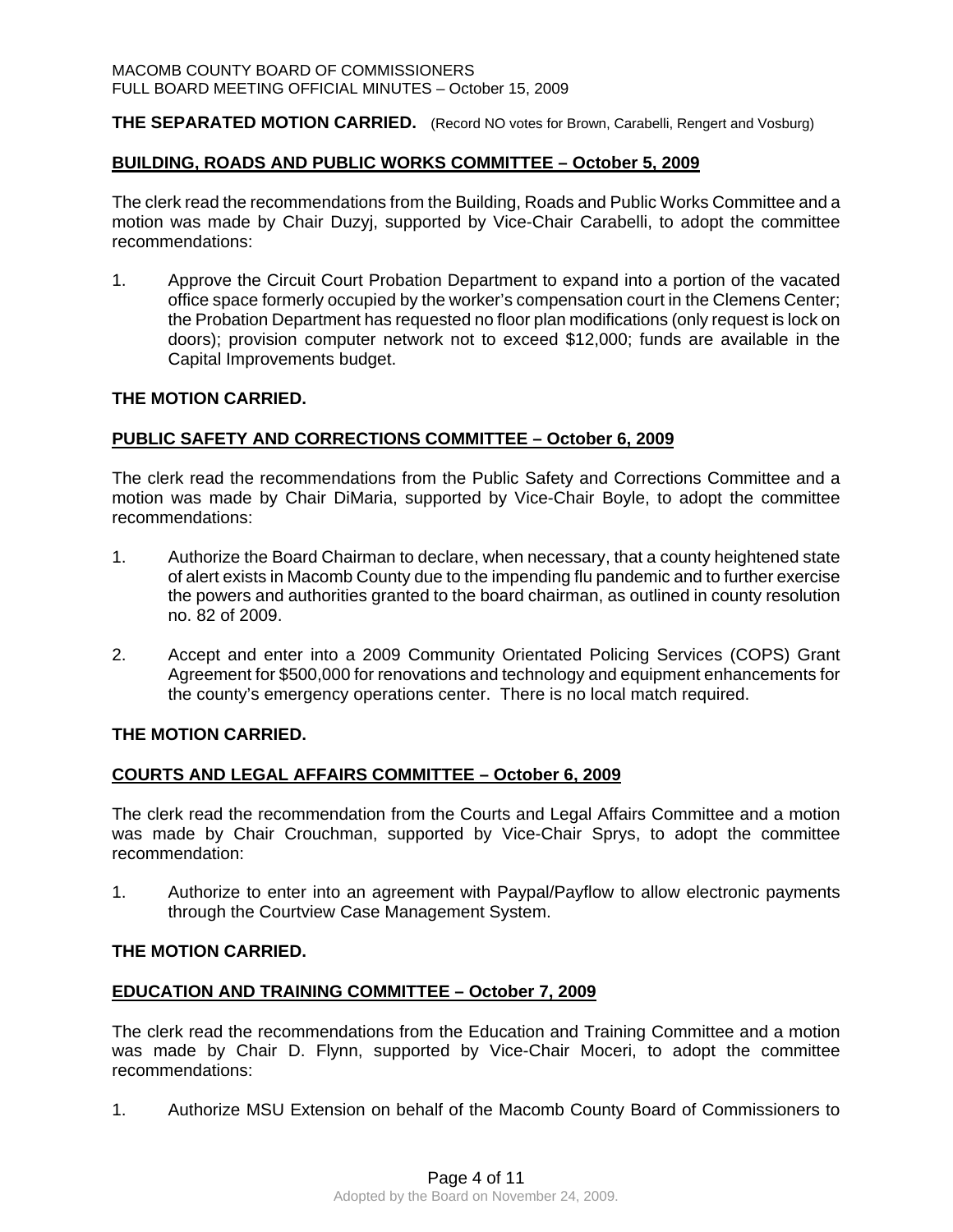#### MACOMB COUNTY BOARD OF COMMISSIONERS FULL BOARD MEETING OFFICIAL MINUTES – October 15, 2009

accept a one-month extension to the 4C Resource and Referral Contract with the Early Childhood Investment Corporation (ECIC) in the amount of \$5,000 effective October 1, 2009 through October 31, 2009.

## **THE MOTION CARRIED.**

## **PERSONNEL COMMITTEE – October 13, 2009**

The clerk read the recommendations from the Personnel Committee and a motion was made by Chair Mijac, supported by Vice-Chair Tocco, to adopt the committee recommendations:

Commissioner Tocco asked to separate Item #5. There were NO objections.

- 1. Approve reconfirmation of the following vacancy: One Administrative Assistant III Community Mental Health (Record Duzyj NO vote)
- 2. Approve waiving the non-union five percent salary reduction for 100 percent grant funded Head Start positions in the Macomb County Community Services Agency.
- 3. Approve an amendment to the county hiring policy regarding vacant positions as outlined in an October 2, 2009 correspondence from the Human Resources Program Director-Personnel Services.
- 4. Authorize the Department of Planning and Economic Development to hire a part-time intern to assist in the Neighborhood Stabilization Program (NSP); funding is available from the NSP Grant.

## **THE MOTION CARRIED.**

## **SEPARATED MOTION**

5. Approve the revised personnel manual. (Record NO votes for: Accavitti, Camphous-Peterson, Crouchman, Doherty, Duzyj, Lampar, Rengert, Rocca and Vosburg)

#### **MOTION**

A motion was made by Commissioner Tocco to make amendments to the Personnel Manual, supported by Commissioner Kepler. **THE MOTION CARRIED.** 

**THE SEPARATED MOTION CARRIED.** (Record NO votes for: Boyle, Doherty, Duzyj, Lampar, Rengert, Rocca and Vosburg)

## **BUDGET COMMITTEE – October 13, 2009**

The clerk read the recommendations from the Budget Committee and a motion was made by Chair Brdak, supported by Vice-Chair Sprys, to adopt the committee recommendations:

Commissioner Kepler asked to separate Item #11. There were NO objections.

- 1. Adopt the 2010 budget reductions for the  $42<sup>nd</sup>$  District Court Division I Romeo as outlined on the revised resolution.
- 2. Adopt the 2010 budget reductions for the  $42<sup>nd</sup>$  District Court Division II New Baltimore as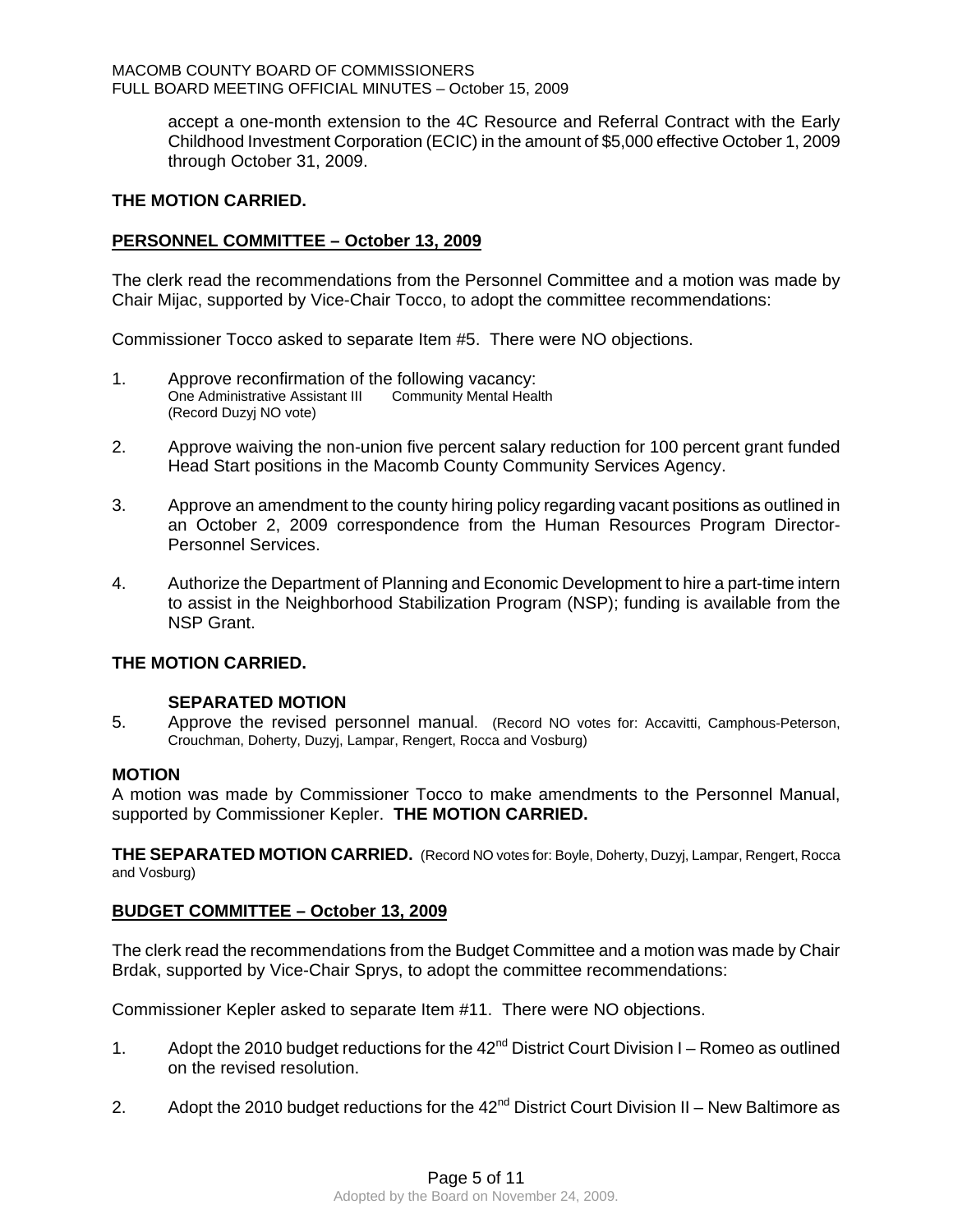outlined.

- 3. Authorize the Finance Department to establish a restricted fund balance account for use by the Macomb County Health Department.
- 4. Authorize the filing of the 11<sup>th</sup> Year Juvenile Accountability Block Grant Application in the amount of \$45,985 with a county cash match of \$4,598 to support Juvenile Drug Court Operations.
- 5. Amend the 2009 Probate Court budget visiting judges line item by \$15,000 in order to compensate the visiting judge requirements for the Probate Court, as outlined in the correspondence from the Acting Chief Judge dated September 30, 2009; in reviewing the Probate Court's operating budget, there is no funding available; funds are available in the 2009 contingency account.
- 6. Adopt the 2009 Macomb County apportionment report as prepared by the Finance Department.
- 7. Approve the deletion from the 2010 county budget any budgeted positions previously "frozen" or "unfunded" by action of the Board of Commissioners and currently vacant; further, that departments that have met their 2010 target reductions be authorized to fill newly vacant positions under the following conditions: 1) the department continues to meet its 2010 budget reduction target and 2) authority to fill the vacancy is granted through the personnel committee's reconfirmation process.
- 8. Adopt the 2010 budget reductions for the Senior Citizens Services Department as outlined. (Record NO vote for Doherty)
- 9. Adopt the 2010 budget reductions for the County Treasurer as outlined on the revised resolution.
- 10. Adopt the 2010 budget reductions for the Public Works office as outlined.
- 12. Adopt the 2010 budget reductions for the Macomb County Community Services Agency (MCCSA) programs as outlined on the revised resolution.
- 13. Adopt the 2010 budget reductions for the Community Corrections Department as outlined.
- 14. Adopt the 2010 budget reductions for the Reference & Research Center as outlined on the revised resolution.
- 15. Adopt the 2010 budget reductions for the Child Care Fund Foster Care Programs as outlined.
- 16. Adopt the 2010 budget reductions for the Human Resources Department; further, the HR Department requires the reconfirmation of one vacant HR Tech position and the transfer of one HR Coordinator employee to the vacant HR Tech position and the elimination of the vacated HR Coordinator position from the budget; further, to enact the 2010 budget reductions as outlined. In addition, the HR Department is authorized to reconfirm and fill positions as they become vacant in 2010.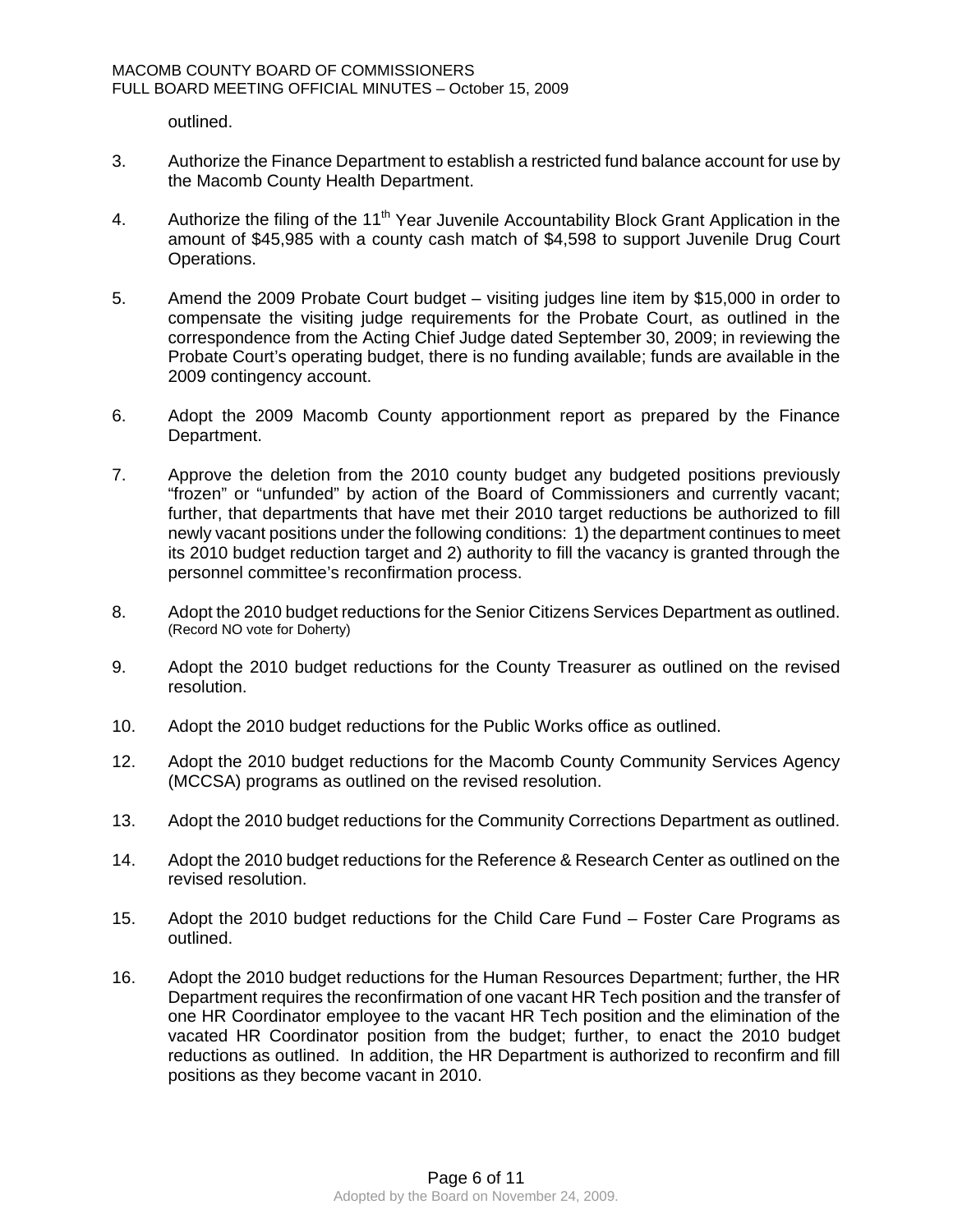## **THE MOTION CARRIED.**

#### **SEPARATED MOTION**

11. Adopt the 2010 budget reductions for the Prosecuting Attorney as follows: Elimination of 8 of the 10 vacant general funded positions as outlined and allow the Prosecuting Attorney to fill one vacant entry level APA I and one vacant entry level clerical staff for a savings of \$609,155. (Record NO votes for: Boyle, Brown, Bruley, Carabelli, D. Flynn, Gieleghem, Mijac, Moceri, Szczepanski, Tocco, Sprys and Brdak)

A roll call vote was taken:

Voting Yes were: Accavitti, Camphous-Peterson, Crouchman, DiMaria, Doherty, Duzyj, J. Flynn, Lampar, Rengert, Sauger, Torrice and Vosburg. There were 12 Yes votes.

Voting No were: Boyle, Brdak, Brown, Bruley, Carabelli, D. Flynn, Kepler, Mijac, Moceri, Rocca, Sprys, Szczepanski, Tocco and Gieleghem. There were 14 No votes.

#### **THE MOTION FAILED.**

#### **FINANCE COMMITTEE – October 14, 2009**

The clerk read the recommendations from the Finance Committee and a motion was made by Chair Kepler, supported by Vice-Chair Bruley, to adopt the committee recommendations:

- 1. Approve the monthly bills and authorize payment; further, to approve the payroll in the amount of \$10,019,423.02 with necessary modifications to the appropriations. (Torrice abstaining from bills for Torrice & Zalewski, PLLC)
- 2. Concur with the Purchasing Manager and Fleet Manager and recommend award of bid item 35-09, vehicle bid 2010MY, to the lowest responsible bidders, as outlined.
- 3. Concur with the Fleet Manager and approve the purchase of one 2010 Ford F250 pickup truck for the Facilities and Operations Department to the lowest responsible bidder, Varsity Ford, Ann Arbor, Michigan, in the amount of \$18,725; funds are available from the 2009 vehicle account. (Record NO votes for Brown, Carabelli and Sprys)
- 4. Concur with the Fleet Manager and approve the purchase of one 2010 Dodge Grand Caravan for the Planning And Economic Development Department to the lowest responsible bidder, Slingerland Dodge, Owosso, Michigan, in the amount of \$17,707; funds are available from the 2009 vehicle account. (Record NO votes for Brown, Carabelli, Doherty and Sprys)
- 5. Concur with the Fleet Manager and approve the purchase of one 2010 Dodge Grand Caravan for the Purchasing Department to the lowest responsible bidder, Slingerland Dodge, Owosso, Michigan, in the amount of \$17,707; funds are available from the 2009 vehicle account. (Record NO votes for Brown, Bruley, Carabelli, D. Flynn And Sprys)
- 6. Concur with the Fleet Manager and approve the purchase of one 2010 Ford E350 extended van for the Sheriff's Department to the lowest responsible bidder, Signature Ford, Perry, Michigan, in the amount of \$20,342; funds are available from the U.S. Department of Homeland Security.

## **THE MOTION CARRIED.**

## **RESOLUTIONS/TRIBUTES**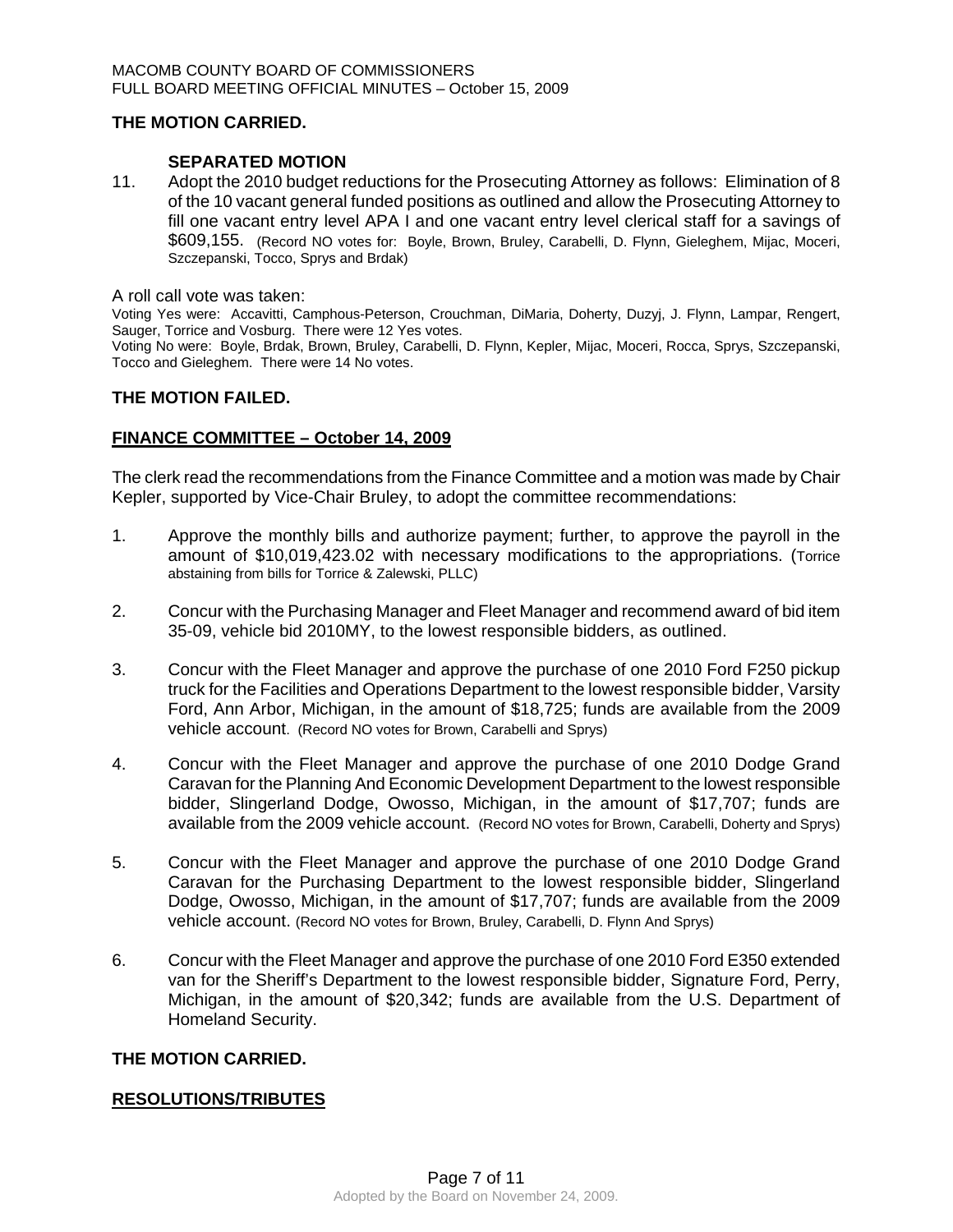## **MOTION**

A motion was made by Commissioner Camphous-Peterson, to adopt the following Resolutions in their entirety, supported by Commissioner Torrice.

| Res. No. 09-94 | Welcoming the Chinese Delegation to Macomb County (offered by Chairman;<br>recommended by Finance Committee on 10-14-09)                              |
|----------------|-------------------------------------------------------------------------------------------------------------------------------------------------------|
| Res. No. 09-95 | Commending Matthew J. Heika on the Honor of Achieving the Status of<br>Eagle Scout (offered by Vosburg; recommended by Finance Committee on 10-14-09) |
| Res. No. 09-96 | Commending Michael J. Heika on the Honor of Achieving the Status of<br>Eagle Scout (offered by Vosburg; recommended by Finance Committee on 10-14-09) |

## **THE MOTION CARRIED.**

## **ITEM WAIVED BY PUBLIC SERVICES COMMITTEE CHAIR**

#### **MOTION**

A motion was made by Commissioner Torrice, to approve the following items that were waived by the Chair of the Public Services Committee:

- 1. Authorize the Macomb County Community Services Agency to approve the following receive \$379,563 from FEMA – Emergency Food and Shelter Program through the United Way for Southeastern Michigan;
- 2. Authorize Community Services Agency to Receive Funds from the Department of Human Services to Provide Weatherization Measures and Client Education Activities for Low-Income Families;
- 3. Authorize Community Services Agency to Hire Part-Time Communication and Outreach Specialist at No Cost to the County;

supported by Commissioner Vosburg. **THE MOTION CARRIED.** 

## **ITEM WAITIVED BY BUDGET COMMITTEE CHAIR**

#### **MOTION**

A motion was made by Commissioner Moceri to approve the amendment to the Clerk/Register of Deeds Budget Position Elimination List, supported by Commissioner Boyle.

#### **THE MOTION CARRIED.**

#### **ITEM WAIVED BY PLANNING AND ECONOMIC DEVELOPMENT COMMITTEE CO-CHAIRS**

#### **MOTION**

A motion was made by Commissioner Accavitti to support submission of application for energy efficiency and conservation block grant program, supported by Commissioner Camphous-Peterson.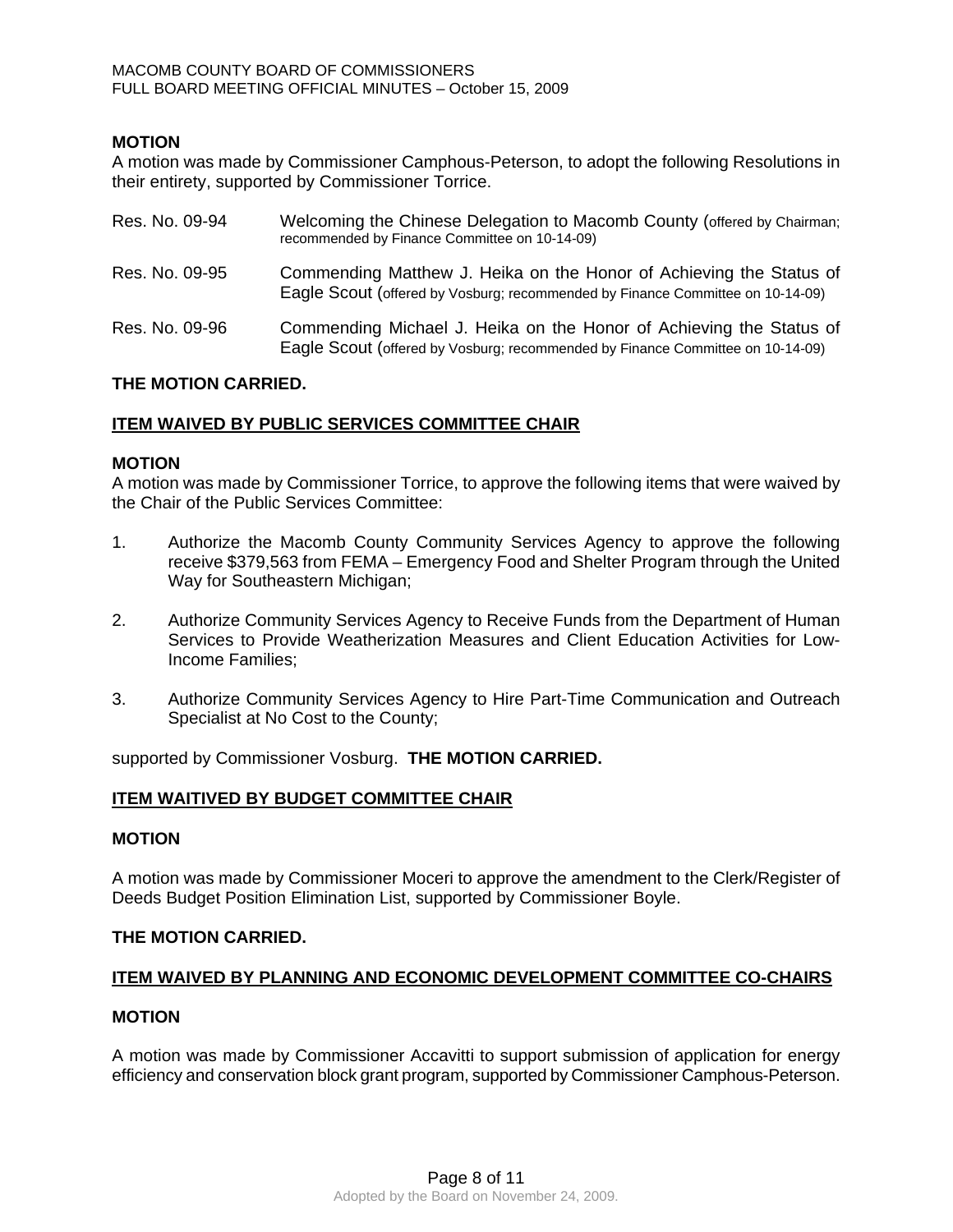## **THE MOTION CARRIED.**

#### **2010 MEETING DATES**

#### **MOTION**

A motion was made by Commissioner Camphous-Peterson, to approve the 2010 meeting schedule, supported by Commissioner Rengert. **THE MOTION CARRIED.** 

#### **APPOINTMENTS:**

#### **Chair Appointment with Concur of Board:**

- a)*Brownfield Redevelopment Authority*: *3 vacancies; 3 year terms (10/01/09 to 09/30/12)* 
	- ◆ Community Leader Category Jeffrey L. Lucas

#### **MOTION**

A motion was made by Commissioner Doherty, to appoint Jeffrey L. Lucas to the Brownfield Redevelopment Authority, supported by Commissioner J. Flynn. **THE MOTION CARRIED.** 

**Jeffrey L. Lucas was appointed to the Brownfield Redevelopment Authority.** 

#### **Appointments made by Vote of Board:**

## b) **S***ubstance Abuse Advisory Board*: *3 vacancies; 3 year terms; Upon appointment to 08/31/12*

- ♦ Theresa Morin (reappointment)
- ♦ Kenneth Roberts (appointment)

## **MOTION**

A motion was made by Commissioner Vosburg, to appoint Theresa Morin and Kenneth Roberts to the Substance Abuse Advisory Board, supported by Commissioner J. Flynn. **THE MOTION CARRIED.** 

**Theresa Morin was reappointed and Kenneth Roberts was appointed to the Substance Abuse Advisory Board.** 

#### **NEW BUSINESS**

#### **MOTION**

A motion was made by Commissioner Sprys to suspend the rules to make a motion to amend the agenda to eliminate the 10 vacant positions from the Prosecutors budget and to also to authorize the Prosecutor to reconfirm and fill any and all positions as they become vacant in 2010 only without any further approval of this Board, supported by Commissioner Szczepanski.

#### **MOTION**

A motion was made by Commissioner Doherty to take a recess, supported by Commissioner DiMaria. **THE MOTION CARRIED.**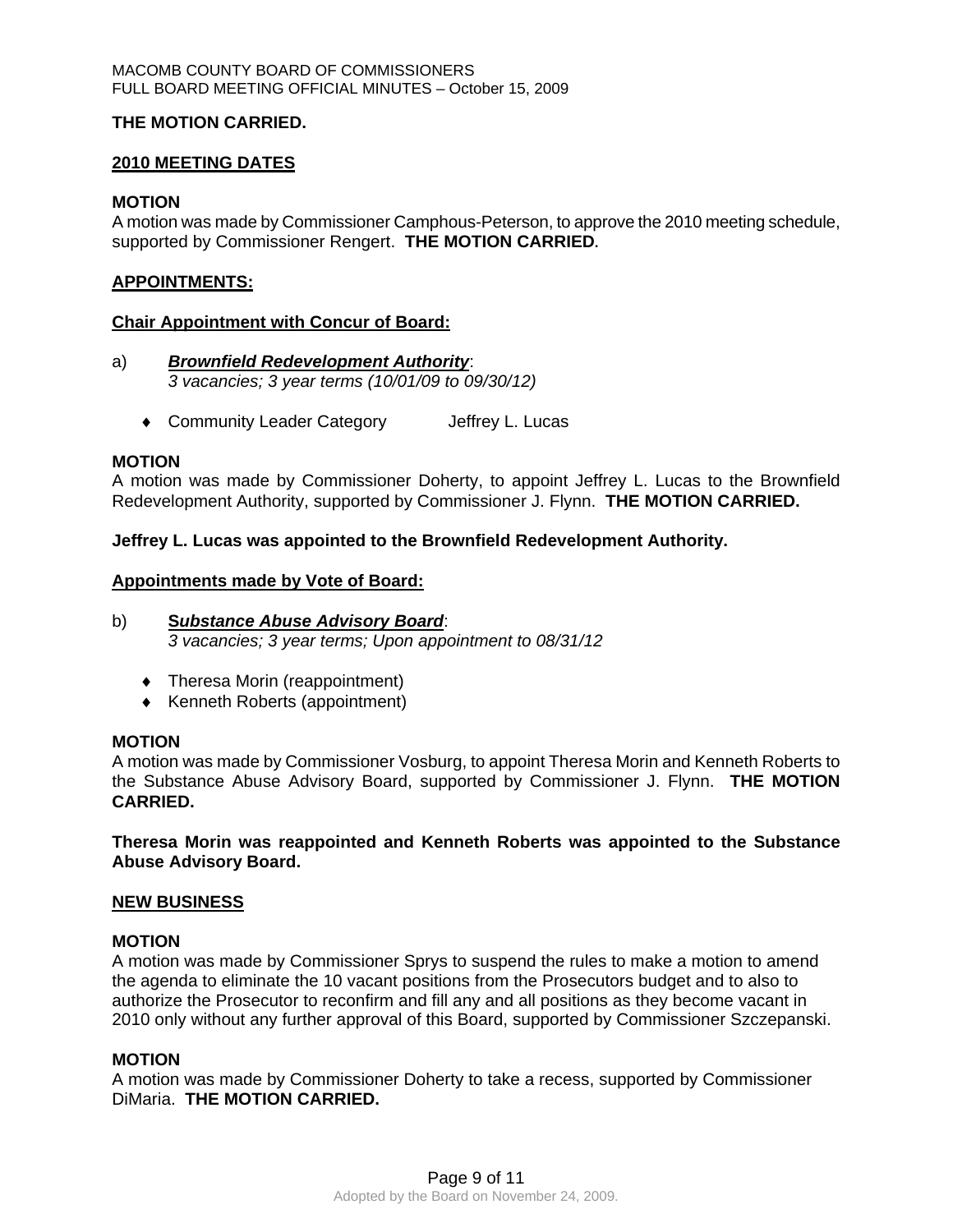A recess was taken.

A roll call vote was taken on the motion to suspend the rules with a 2/3 vote required: Voting Yes were: Boyle, Brdak, Bruley, D. Flynn, Mijac, Sprys, Szczepanski, Tocco and Gieleghem. There were 9 Yes votes.

Voting No were: Accavitti, Brown, Camphous-Peterson, Carabelli, Crouchman, DiMaria, Doherty, Duzyj, J. Flynn, Kepler, Lampar, Moceri, Rengert, Rocca, Sauger, Torrice and Vosburg. There were 17 No votes.

## **THE MOTION TO SUSPEND THE RULES FAILED.**

#### **PUBLIC PARTICIPATION**

Jason Blair, 19124 Toepfer, Eastpointe

## **ROLL CALL**

| <b>NAME</b>            | <b>DISTRICT</b> | <b>PRESENT</b>          | <b>NOT</b><br><b>PRESENT</b> |
|------------------------|-----------------|-------------------------|------------------------------|
| Andrey Duzyj           |                 | Х                       |                              |
| Marvin Sauger          | $\overline{2}$  | $\overline{\mathsf{x}}$ |                              |
|                        |                 |                         |                              |
| Phillip A. DiMaria     | $\overline{3}$  | X                       |                              |
| Toni Moceri            | 4               | $\overline{\mathsf{x}}$ |                              |
| Susan L. Doherty       | $\overline{5}$  | $\overline{\mathsf{x}}$ |                              |
| Joan Flynn             | $\overline{6}$  | $\overline{\sf x}$      |                              |
| Sue Rocca              | $\overline{7}$  | $\overline{\mathsf{x}}$ |                              |
| David J. Flynn         | 8               | X                       |                              |
| Robert Mijac           | $\overline{9}$  | $\overline{\mathsf{x}}$ |                              |
| Ken Lampar             | 10              | $\overline{\mathsf{x}}$ |                              |
| Ed Szczepanski         | 11              | X                       |                              |
| James L. Carabelli     | 12              | $\overline{\mathsf{x}}$ |                              |
| Don Brown              | 13              | $\overline{\mathsf{x}}$ |                              |
| <b>Brian Brdak</b>     | 14              | X                       |                              |
| Keith Rengert          | $\overline{15}$ | $\overline{\mathsf{x}}$ |                              |
| <b>Carey Torrice</b>   | 16              | $\overline{\mathsf{x}}$ |                              |
| <b>Ed Bruley</b>       | 17              | X                       |                              |
| Dana Camphous-Peterson | 18              | $\overline{\mathsf{x}}$ |                              |
| Paul Gieleghem         | 19              | $\overline{\mathsf{x}}$ |                              |
| Kathleen E. Tocco      | 20              | X                       |                              |
| Irene M. Kepler        | 21              | $\overline{\mathsf{x}}$ |                              |
| Frank Accavitti, Jr.   | $\overline{22}$ | $\overline{\mathsf{x}}$ |                              |
| William A. Crouchman   | 23              | $\overline{\mathsf{x}}$ |                              |
| Michael A. Boyle       | $\overline{24}$ | $\overline{\mathsf{X}}$ |                              |
| Kathy D. Vosburg       | 25              | $\overline{\mathsf{x}}$ |                              |
| Jeffery S. Sprys       | 26              | X                       |                              |

#### **ADJOURNMENT**

#### **MOTION**

A motion was made by Commissioner Duzyj, to adjourn, supported by Commissioner Kepler. **THE MOTION CARRIED.**